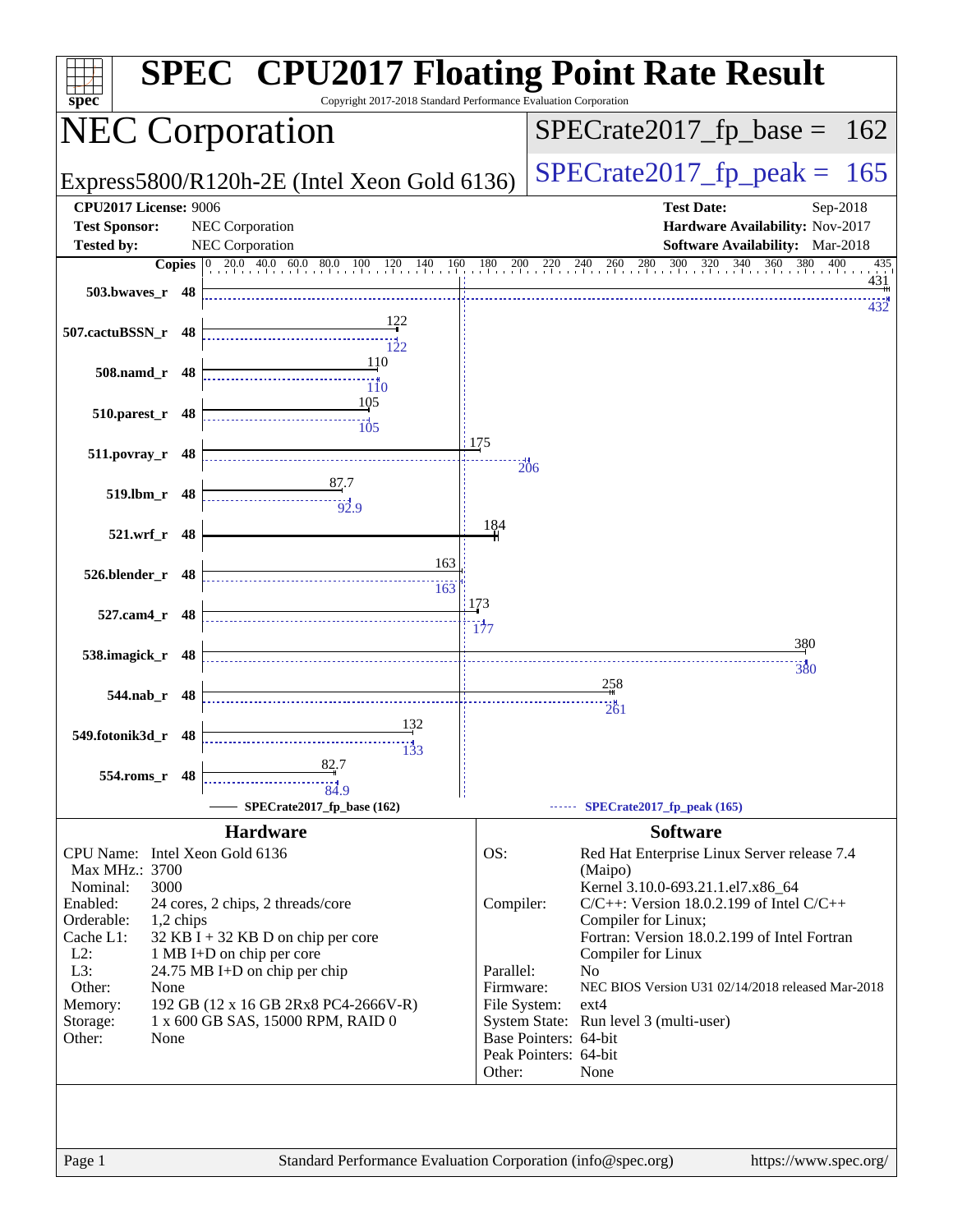| <b>SPEC CPU2017 Floating Point Rate Result</b>                                                |               |                        |       |                |       |                |       |               |                |              |                               |              |                |              |
|-----------------------------------------------------------------------------------------------|---------------|------------------------|-------|----------------|-------|----------------|-------|---------------|----------------|--------------|-------------------------------|--------------|----------------|--------------|
| $\overline{\text{spec}^*}$<br>Copyright 2017-2018 Standard Performance Evaluation Corporation |               |                        |       |                |       |                |       |               |                |              |                               |              |                |              |
| <b>NEC Corporation</b><br>$SPECTate2017_fp\_base = 162$                                       |               |                        |       |                |       |                |       |               |                |              |                               |              |                |              |
| $SPECTate2017$ _fp_peak = 165<br>Express5800/R120h-2E (Intel Xeon Gold 6136)                  |               |                        |       |                |       |                |       |               |                |              |                               |              |                |              |
| <b>CPU2017 License: 9006</b><br><b>Test Date:</b><br>$Sep-2018$                               |               |                        |       |                |       |                |       |               |                |              |                               |              |                |              |
| Hardware Availability: Nov-2017<br><b>Test Sponsor:</b><br><b>NEC</b> Corporation             |               |                        |       |                |       |                |       |               |                |              |                               |              |                |              |
| <b>Tested by:</b>                                                                             |               | <b>NEC</b> Corporation |       |                |       |                |       |               |                |              | <b>Software Availability:</b> |              | Mar-2018       |              |
| <b>Results Table</b>                                                                          |               |                        |       |                |       |                |       |               |                |              |                               |              |                |              |
|                                                                                               |               |                        |       | <b>Base</b>    |       |                |       | Peak          |                |              |                               |              |                |              |
| <b>Benchmark</b>                                                                              | <b>Copies</b> | <b>Seconds</b>         | Ratio | <b>Seconds</b> | Ratio | <b>Seconds</b> | Ratio | <b>Copies</b> | <b>Seconds</b> | <b>Ratio</b> | <b>Seconds</b>                | <b>Ratio</b> | <b>Seconds</b> | <b>Ratio</b> |
| 503.bwaves r                                                                                  | 48            | 1116                   | 431   | 1121           | 429   | 1112           | 433   | 48            | 1114           | 432          | 1117                          | 431          | 1112           | 433          |
| 507.cactuBSSN r                                                                               | 48            | 497                    | 122   | 496            | 122   | 495            | 123   | 48            | 496            | 122          | 497                           | 122          | 497            | <u>122</u>   |
| 508.namd r                                                                                    | 48            | 415                    | 110   | 414            | 110   | 414            | 110   | 48            | 414            | 110          | 411                           | 111          | 414            | <b>110</b>   |
| $510.parest_r$                                                                                | 48            | 1201                   | 105   | 1199           | 105   | 1196           | 105   | 48            | 1197           | 105          | 1200                          | 105          | 1197           | 105          |
| 511.povray_r                                                                                  | 48            | 641                    | 175   | 641            | 175   | 640            | 175   | 48            | 551            | 203          | 544                           | 206          | 545            | 206          |
| 519.lbm r                                                                                     | 48            | 576                    | 87.8  | 578            | 87.6  | 577            | 87.7  | 48            | 545            | 92.9         | 547                           | 92.5         | 545            | 92.9         |
| $521$ .wrf r                                                                                  | 48            | 577                    | 186   | 585            | 184   | 584            | 184   | 48            | 577            | 186          | 585                           | 184          | 584            | 184          |
| 526.blender r                                                                                 | 48            | 447                    | 164   | 447            | 163   | 448            | 163   | 48            | 448            | 163          | 448                           | <b>163</b>   | 447            | 163          |
| 527.cam4_r                                                                                    | 48            | 483                    | 174   | 485            | 173   | 487            | 172   | 48            | 475            | 177          | 475                           | 177          | 473            | 177          |
| 538.imagick_r                                                                                 | 48            | 314                    | 380   | 314            | 380   | 314            | 380   | 48            | 314            | 380          | 314                           | 381          | 314            | 380          |
| $544$ .nab r                                                                                  | 48            | 315                    | 257   | 312            | 259   | 313            | 258   | 48            | 310            | 261          | 310                           | 261          | 312            | 259          |
| 549.fotonik3d r                                                                               | 48            | 1413                   | 132   | 1411           | 133   | 1412           | 132   | 48            | 1408           | 133          | 1411                          | 133          | 1411           | 133          |
| $554$ .roms r                                                                                 | 48            | 914                    | 83.5  | 922            | 82.7  | 923            | 82.7  | 48            | 897            | 85.0         | 898                           | 84.9         | 902            | 84.5         |
| $SPECrate2017$ fp base =<br>162                                                               |               |                        |       |                |       |                |       |               |                |              |                               |              |                |              |

**[SPECrate2017\\_fp\\_peak =](http://www.spec.org/auto/cpu2017/Docs/result-fields.html#SPECrate2017fppeak) 165**

Results appear in the [order in which they were run.](http://www.spec.org/auto/cpu2017/Docs/result-fields.html#RunOrder) Bold underlined text [indicates a median measurement.](http://www.spec.org/auto/cpu2017/Docs/result-fields.html#Median)

#### **[Submit Notes](http://www.spec.org/auto/cpu2017/Docs/result-fields.html#SubmitNotes)**

 The numactl mechanism was used to bind copies to processors. The config file option 'submit' was used to generate numactl commands to bind each copy to a specific processor. For details, please see the config file.

### **[Operating System Notes](http://www.spec.org/auto/cpu2017/Docs/result-fields.html#OperatingSystemNotes)**

Stack size set to unlimited using "ulimit -s unlimited"

### **[General Notes](http://www.spec.org/auto/cpu2017/Docs/result-fields.html#GeneralNotes)**

Environment variables set by runcpu before the start of the run: LD\_LIBRARY\_PATH = "/home/cpu2017/lib/ia32:/home/cpu2017/lib/intel64:/home/cpu2017/je5.0.1-32:/home/cpu2017/je5.0.1-64"

 Binaries compiled on a system with 1x Intel Core i7-6700K CPU + 32GB RAM memory using Redhat Enterprise Linux 7.5 Transparent Huge Pages enabled by default Prior to runcpu invocation Filesystem page cache synced and cleared with: sync; echo 3 > /proc/sys/vm/drop\_caches runcpu command invoked through numactl i.e.: numactl --interleave=all runcpu <etc>

Yes: The test sponsor attests, as of date of publication, that CVE-2017-5754 (Meltdown)

**(Continued on next page)**

|  | Page 2 | Standard Performance Evaluation Corporation (info@spec.org) | https://www.spec.org/ |
|--|--------|-------------------------------------------------------------|-----------------------|
|--|--------|-------------------------------------------------------------|-----------------------|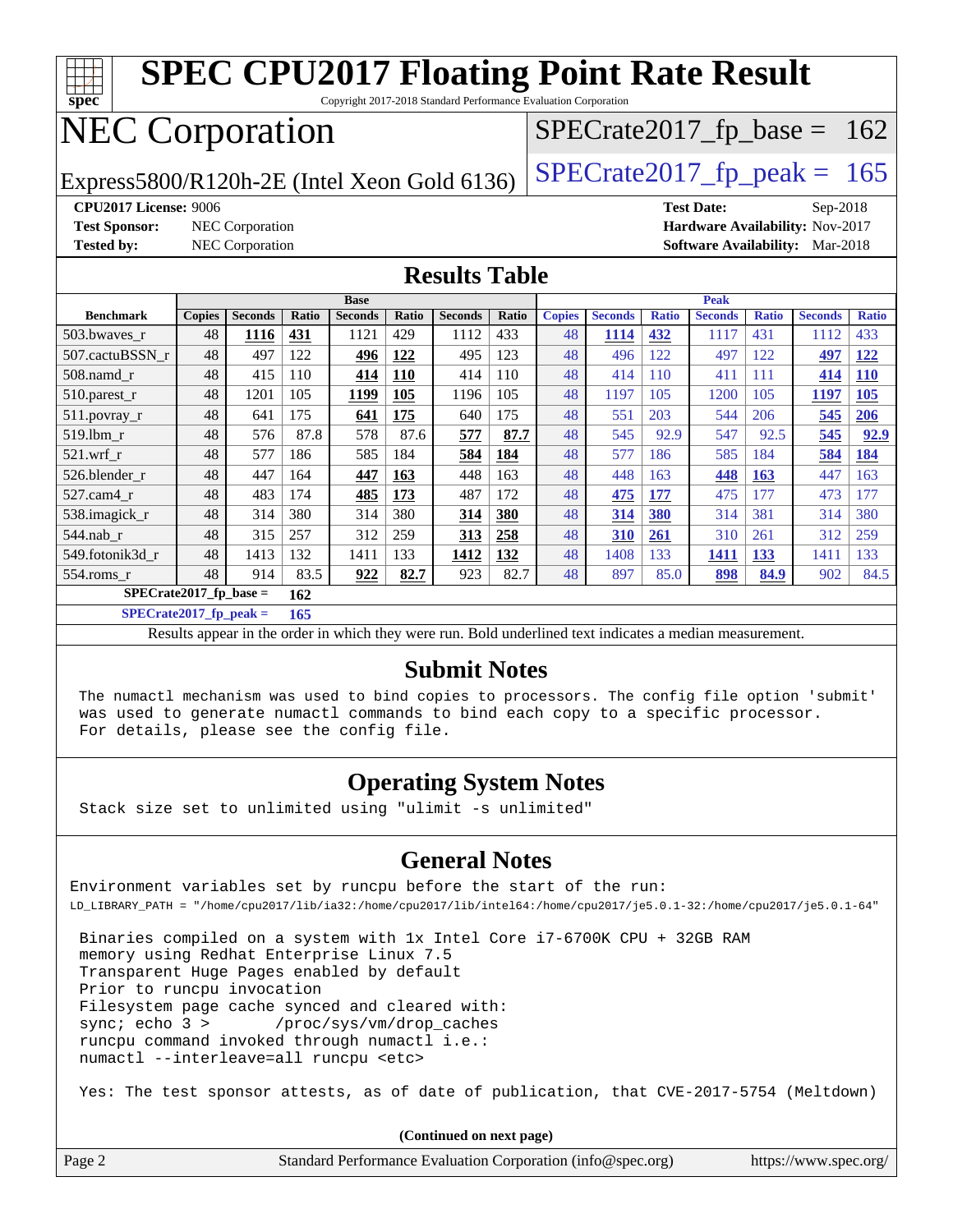

Copyright 2017-2018 Standard Performance Evaluation Corporation

# NEC Corporation

Express5800/R120h-2E (Intel Xeon Gold 6136)  $\left|$  [SPECrate2017\\_fp\\_peak =](http://www.spec.org/auto/cpu2017/Docs/result-fields.html#SPECrate2017fppeak) 165

**[Test Sponsor:](http://www.spec.org/auto/cpu2017/Docs/result-fields.html#TestSponsor)** NEC Corporation **[Hardware Availability:](http://www.spec.org/auto/cpu2017/Docs/result-fields.html#HardwareAvailability)** Nov-2017

**[CPU2017 License:](http://www.spec.org/auto/cpu2017/Docs/result-fields.html#CPU2017License)** 9006 **[Test Date:](http://www.spec.org/auto/cpu2017/Docs/result-fields.html#TestDate)** Sep-2018 **[Tested by:](http://www.spec.org/auto/cpu2017/Docs/result-fields.html#Testedby)** NEC Corporation **[Software Availability:](http://www.spec.org/auto/cpu2017/Docs/result-fields.html#SoftwareAvailability)** Mar-2018

 $SPECTate2017_fp\_base = 162$ 

### **[General Notes \(Continued\)](http://www.spec.org/auto/cpu2017/Docs/result-fields.html#GeneralNotes)**

 is mitigated in the system as tested and documented. Yes: The test sponsor attests, as of date of publication, that CVE-2017-5753 (Spectre variant 1) is mitigated in the system as tested and documented. Yes: The test sponsor attests, as of date of publication, that CVE-2017-5715 (Spectre variant 2) is mitigated in the system as tested and documented.

### **[Platform Notes](http://www.spec.org/auto/cpu2017/Docs/result-fields.html#PlatformNotes)**

Page 3 Standard Performance Evaluation Corporation [\(info@spec.org\)](mailto:info@spec.org) <https://www.spec.org/> BIOS Settings: Thermal Configuration: Increased Cooling Workload Profile: General Throughput Compute Memory Patrol Scrubbing: Disabled LLC Dead Line Allocation: Disabled LLC Prefetch: Enabled Sysinfo program /home/cpu2017/bin/sysinfo Rev: r5974 of 2018-05-19 9bcde8f2999c33d61f64985e45859ea9 running on r120h2e Tue Sep 11 19:48:42 2018 SUT (System Under Test) info as seen by some common utilities. For more information on this section, see <https://www.spec.org/cpu2017/Docs/config.html#sysinfo> From /proc/cpuinfo model name : Intel(R) Xeon(R) Gold 6136 CPU @ 3.00GHz 2 "physical id"s (chips) 48 "processors" cores, siblings (Caution: counting these is hw and system dependent. The following excerpts from /proc/cpuinfo might not be reliable. Use with caution.) cpu cores : 12 siblings : 24 physical 0: cores 0 1 2 3 4 9 10 16 18 19 25 26 physical 1: cores 0 1 2 3 4 9 10 16 18 19 25 26 From lscpu: Architecture: x86\_64 CPU op-mode(s): 32-bit, 64-bit Byte Order: Little Endian  $CPU(s):$  48 On-line CPU(s) list: 0-47 Thread(s) per core: 2 Core(s) per socket: 12 Socket(s): 2 NUMA node(s): 4 Vendor ID: GenuineIntel CPU family: 6 **(Continued on next page)**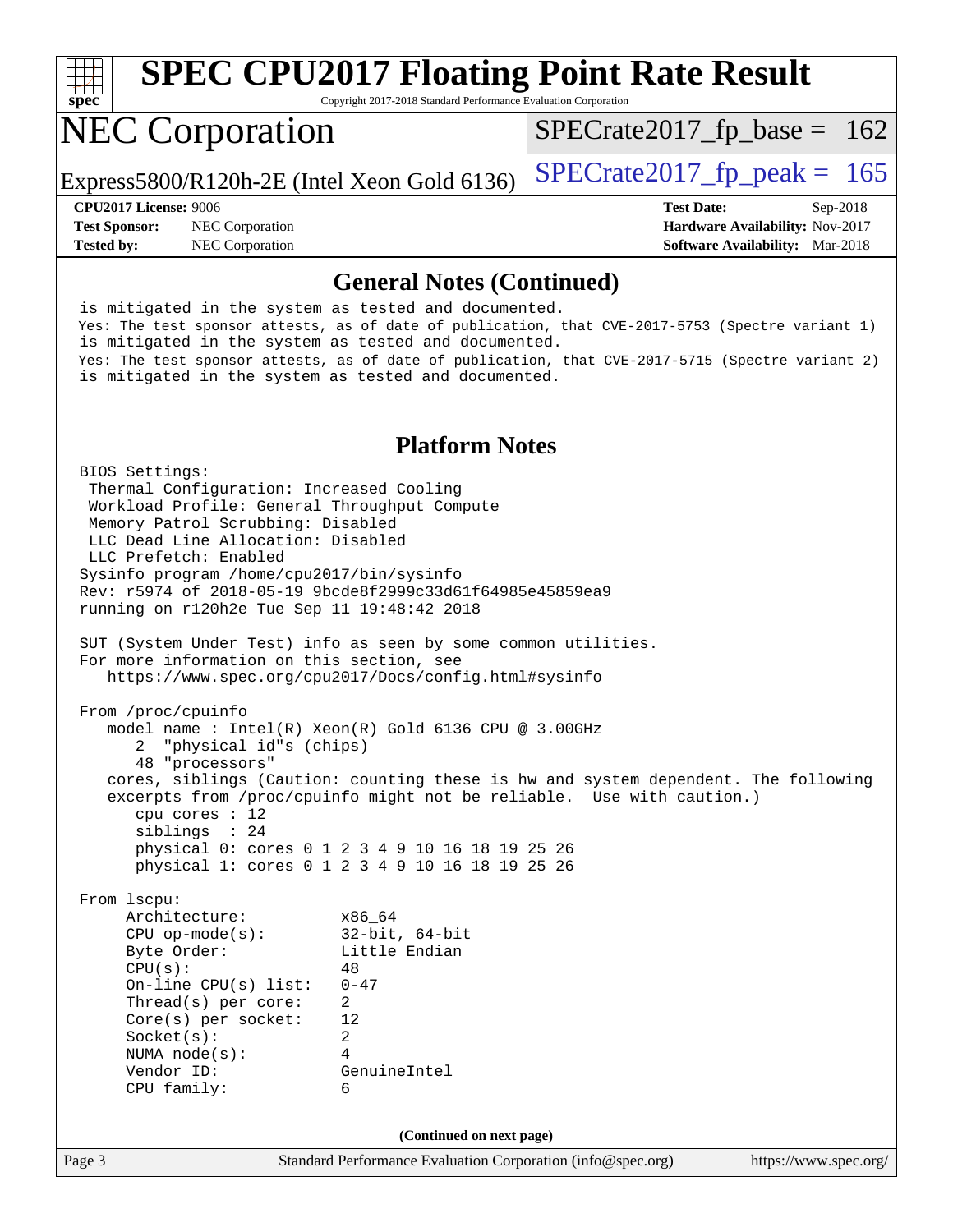

Copyright 2017-2018 Standard Performance Evaluation Corporation

# NEC Corporation

Express5800/R120h-2E (Intel Xeon Gold 6136) [SPECrate2017\\_fp\\_peak =](http://www.spec.org/auto/cpu2017/Docs/result-fields.html#SPECrate2017fppeak)  $165$ 

[SPECrate2017\\_fp\\_base =](http://www.spec.org/auto/cpu2017/Docs/result-fields.html#SPECrate2017fpbase) 162

**[Test Sponsor:](http://www.spec.org/auto/cpu2017/Docs/result-fields.html#TestSponsor)** NEC Corporation **[Hardware Availability:](http://www.spec.org/auto/cpu2017/Docs/result-fields.html#HardwareAvailability)** Nov-2017

**[CPU2017 License:](http://www.spec.org/auto/cpu2017/Docs/result-fields.html#CPU2017License)** 9006 **[Test Date:](http://www.spec.org/auto/cpu2017/Docs/result-fields.html#TestDate)** Sep-2018 **[Tested by:](http://www.spec.org/auto/cpu2017/Docs/result-fields.html#Testedby)** NEC Corporation **[Software Availability:](http://www.spec.org/auto/cpu2017/Docs/result-fields.html#SoftwareAvailability)** Mar-2018

#### **[Platform Notes \(Continued\)](http://www.spec.org/auto/cpu2017/Docs/result-fields.html#PlatformNotes)**

| Model:                                              | 85                                                                                   |  |  |  |  |  |
|-----------------------------------------------------|--------------------------------------------------------------------------------------|--|--|--|--|--|
| Model name:                                         | $Intel(R)$ Xeon $(R)$ Gold 6136 CPU @ 3.00GHz                                        |  |  |  |  |  |
| Stepping:                                           | 4                                                                                    |  |  |  |  |  |
| CPU MHz:                                            | 3000.000                                                                             |  |  |  |  |  |
| BogoMIPS:                                           | 6000.00                                                                              |  |  |  |  |  |
| Virtualization:                                     | $VT - x$                                                                             |  |  |  |  |  |
| L1d cache:                                          | 32K                                                                                  |  |  |  |  |  |
| Lli cache:                                          | 32K                                                                                  |  |  |  |  |  |
| $L2$ cache:                                         | 1024K                                                                                |  |  |  |  |  |
| L3 cache:                                           | 25344K                                                                               |  |  |  |  |  |
| NUMA node0 CPU(s):                                  | 0-5,24-29                                                                            |  |  |  |  |  |
| NUMA nodel $CPU(s): 6-11, 30-35$                    |                                                                                      |  |  |  |  |  |
| NUMA $node2$ $CPU(s):$                              | $12 - 17, 36 - 41$                                                                   |  |  |  |  |  |
| NUMA $node3$ $CPU(s):$                              | $18 - 23, 42 - 47$                                                                   |  |  |  |  |  |
| Flaqs:                                              | fpu vme de pse tsc msr pae mce cx8 apic sep mtrr pge mca cmov                        |  |  |  |  |  |
|                                                     | pat pse36 clflush dts acpi mmx fxsr sse sse2 ss ht tm pbe syscall nx pdpelgb rdtscp  |  |  |  |  |  |
|                                                     | lm constant_tsc art arch_perfmon pebs bts rep_good nopl xtopology nonstop_tsc        |  |  |  |  |  |
|                                                     | aperfmperf eagerfpu pni pclmulqdq dtes64 monitor ds_cpl vmx smx est tm2 ssse3 fma    |  |  |  |  |  |
|                                                     | cx16 xtpr pdcm pcid dca sse4_1 sse4_2 x2apic movbe popcnt tsc_deadline_timer aes     |  |  |  |  |  |
|                                                     | xsave avx f16c rdrand lahf_lm abm 3dnowprefetch epb cat_13 cdp_13 invpcid_single     |  |  |  |  |  |
|                                                     | intel_pt spec_ctrl ibpb_support tpr_shadow vnmi flexpriority ept vpid fsgsbase       |  |  |  |  |  |
|                                                     | tsc_adjust bmil hle avx2 smep bmi2 erms invpcid rtm cqm mpx rdt_a avx512f avx512dq   |  |  |  |  |  |
|                                                     | rdseed adx smap clflushopt clwb avx512cd avx512bw avx512vl xsaveopt xsavec xgetbvl   |  |  |  |  |  |
|                                                     | cqm_llc cqm_occup_llc cqm_mbm_total cqm_mbm_local dtherm ida arat pln pts            |  |  |  |  |  |
|                                                     |                                                                                      |  |  |  |  |  |
| /proc/cpuinfo cache data<br>cache size $: 25344$ KB |                                                                                      |  |  |  |  |  |
|                                                     |                                                                                      |  |  |  |  |  |
|                                                     | From numactl --hardware WARNING: a numactl 'node' might or might not correspond to a |  |  |  |  |  |
| physical chip.                                      |                                                                                      |  |  |  |  |  |
| $available: 4 nodes (0-3)$                          |                                                                                      |  |  |  |  |  |
| node 0 cpus: 0 1 2 3 4 5 24 25 26 27 28 29          |                                                                                      |  |  |  |  |  |
| node 0 size: 48811 MB                               |                                                                                      |  |  |  |  |  |
| node 0 free: 47366 MB                               |                                                                                      |  |  |  |  |  |
| node 1 cpus: 6 7 8 9 10 11 30 31 32 33 34 35        |                                                                                      |  |  |  |  |  |
| node 1 size: 49152 MB                               |                                                                                      |  |  |  |  |  |
| node 1 free: 47790 MB                               |                                                                                      |  |  |  |  |  |
| node 2 cpus: 12 13 14 15 16 17 36 37 38 39 40 41    |                                                                                      |  |  |  |  |  |
| node 2 size: 49152 MB                               |                                                                                      |  |  |  |  |  |
| node 2 free: 48010 MB                               |                                                                                      |  |  |  |  |  |
|                                                     | node 3 cpus: 18 19 20 21 22 23 42 43 44 45 46 47                                     |  |  |  |  |  |
| node 3 size: 49151 MB                               |                                                                                      |  |  |  |  |  |
| node 3 free: 48010 MB                               |                                                                                      |  |  |  |  |  |
| node distances:                                     |                                                                                      |  |  |  |  |  |
| node 0 1 2 3                                        |                                                                                      |  |  |  |  |  |
| 0: 10 21 31 31                                      |                                                                                      |  |  |  |  |  |
| 1:<br>21 10<br>31<br>31                             |                                                                                      |  |  |  |  |  |
|                                                     |                                                                                      |  |  |  |  |  |
|                                                     |                                                                                      |  |  |  |  |  |

**(Continued on next page)**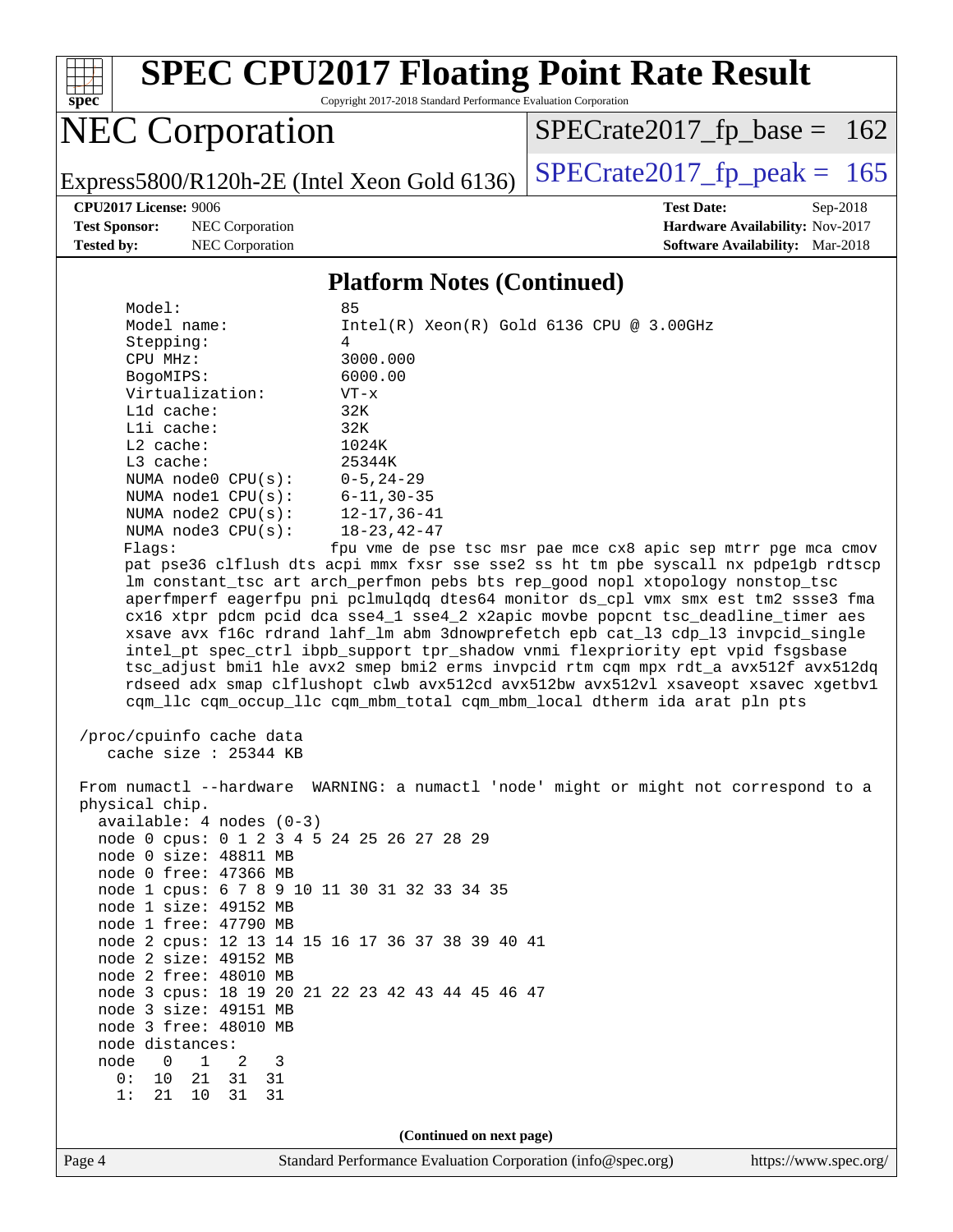| <b>SPEC CPU2017 Floating Point Rate Result</b><br>Copyright 2017-2018 Standard Performance Evaluation Corporation<br>$spec^*$                                                                                                                                                                                                                                                                                                                                                                                                                                                                                                                                                                                                                                                                                               |                                                                           |
|-----------------------------------------------------------------------------------------------------------------------------------------------------------------------------------------------------------------------------------------------------------------------------------------------------------------------------------------------------------------------------------------------------------------------------------------------------------------------------------------------------------------------------------------------------------------------------------------------------------------------------------------------------------------------------------------------------------------------------------------------------------------------------------------------------------------------------|---------------------------------------------------------------------------|
| <b>NEC Corporation</b>                                                                                                                                                                                                                                                                                                                                                                                                                                                                                                                                                                                                                                                                                                                                                                                                      | $SPECTate2017fr base = 162$                                               |
| Express5800/R120h-2E (Intel Xeon Gold 6136)                                                                                                                                                                                                                                                                                                                                                                                                                                                                                                                                                                                                                                                                                                                                                                                 | $SPECrate2017_fp\_peak = 165$                                             |
| <b>CPU2017 License: 9006</b>                                                                                                                                                                                                                                                                                                                                                                                                                                                                                                                                                                                                                                                                                                                                                                                                | <b>Test Date:</b><br>Sep-2018                                             |
| <b>Test Sponsor:</b><br>NEC Corporation<br><b>Tested by:</b><br>NEC Corporation                                                                                                                                                                                                                                                                                                                                                                                                                                                                                                                                                                                                                                                                                                                                             | Hardware Availability: Nov-2017<br><b>Software Availability:</b> Mar-2018 |
| <b>Platform Notes (Continued)</b>                                                                                                                                                                                                                                                                                                                                                                                                                                                                                                                                                                                                                                                                                                                                                                                           |                                                                           |
| 31 31 10 21<br>2:                                                                                                                                                                                                                                                                                                                                                                                                                                                                                                                                                                                                                                                                                                                                                                                                           |                                                                           |
| 3:<br>31 21<br>31<br>10                                                                                                                                                                                                                                                                                                                                                                                                                                                                                                                                                                                                                                                                                                                                                                                                     |                                                                           |
| From /proc/meminfo<br>MemTotal:<br>197745732 kB<br>HugePages_Total:<br>0<br>Hugepagesize:<br>2048 kB                                                                                                                                                                                                                                                                                                                                                                                                                                                                                                                                                                                                                                                                                                                        |                                                                           |
| From /etc/*release* /etc/*version*                                                                                                                                                                                                                                                                                                                                                                                                                                                                                                                                                                                                                                                                                                                                                                                          |                                                                           |
| os-release:<br>NAME="Red Hat Enterprise Linux Server"<br>VERSION="7.4 (Maipo)"<br>ID="rhel"<br>ID LIKE="fedora"<br>VARIANT="Server"<br>VARIANT_ID="server"<br>VERSION_ID="7.4"<br>PRETTY_NAME="Red Hat Enterprise Linux Server 7.4 (Maipo)"<br>redhat-release: Red Hat Enterprise Linux Server release 7.4 (Maipo)<br>system-release: Red Hat Enterprise Linux Server release 7.4 (Maipo)<br>system-release-cpe: cpe:/o:redhat:enterprise_linux:7.4:ga:server<br>uname $-a$ :<br>Linux r120h2e 3.10.0-693.21.1.el7.x86_64 #1 SMP Fri Feb 23 18:54:16 UTC 2018 x86_64<br>x86_64 x86_64 GNU/Linux<br>Kernel self-reported vulnerability status:<br>CVE-2017-5754 (Meltdown):<br>Mitigation: PTI<br>CVE-2017-5753 (Spectre variant 1): Mitigation: Load fences<br>CVE-2017-5715 (Spectre variant 2): Mitigation: IBRS (kernel) |                                                                           |
| run-level 3 Sep 11 19:43                                                                                                                                                                                                                                                                                                                                                                                                                                                                                                                                                                                                                                                                                                                                                                                                    |                                                                           |
| SPEC is set to: /home/cpu2017<br>Filesystem<br>Type Size Used Avail Use% Mounted on<br>ext4 542G 419G<br>/dev/sda3<br>$96G$ $82\frac{8}{8}$ /<br>Additional information from dmidecode follows. WARNING: Use caution when you interpret<br>this section. The 'dmidecode' program reads system data which is "intended to allow<br>hardware to be accurately determined", but the intent may not be met, as there are<br>frequent changes to hardware, firmware, and the "DMTF SMBIOS" standard.<br>BIOS NEC U31 02/14/2018<br>Memory:<br>4x UNKNOWN NOT AVAILABLE<br>12x UNKNOWN NOT AVAILABLE 16 GB 2 rank 2666                                                                                                                                                                                                            |                                                                           |
| (Continued on next page)                                                                                                                                                                                                                                                                                                                                                                                                                                                                                                                                                                                                                                                                                                                                                                                                    |                                                                           |

Page 5 Standard Performance Evaluation Corporation [\(info@spec.org\)](mailto:info@spec.org) <https://www.spec.org/>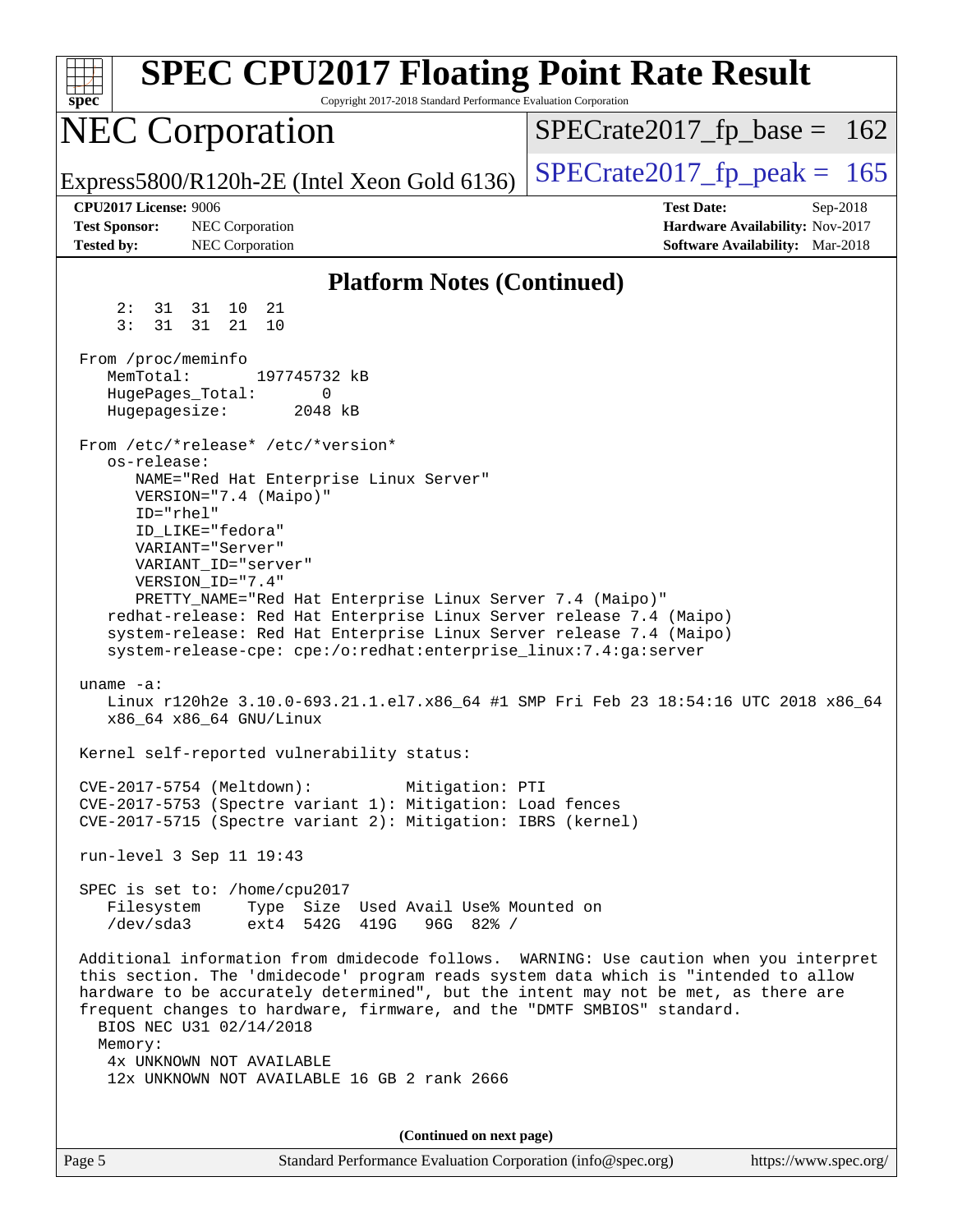| $spec^*$                                                                                                                                                                                      | <b>SPEC CPU2017 Floating Point Rate Result</b><br>Copyright 2017-2018 Standard Performance Evaluation Corporation |
|-----------------------------------------------------------------------------------------------------------------------------------------------------------------------------------------------|-------------------------------------------------------------------------------------------------------------------|
| <b>NEC Corporation</b>                                                                                                                                                                        | $SPECrate2017_fp\_base = 162$                                                                                     |
| Express5800/R120h-2E (Intel Xeon Gold 6136)                                                                                                                                                   | $SPECrate2017fp peak = 165$                                                                                       |
| CPU2017 License: 9006<br><b>Test Sponsor:</b><br>NEC Corporation<br><b>NEC Corporation</b><br><b>Tested by:</b>                                                                               | <b>Test Date:</b><br>Sep-2018<br>Hardware Availability: Nov-2017<br>Software Availability: Mar-2018               |
|                                                                                                                                                                                               | <b>Platform Notes (Continued)</b>                                                                                 |
| (End of data from sysinfo program)                                                                                                                                                            |                                                                                                                   |
|                                                                                                                                                                                               | <b>Compiler Version Notes</b>                                                                                     |
| 519.1bm_r(base) 538.imagick_r(base, peak) 544.nab_r(base, peak)                                                                                                                               |                                                                                                                   |
| icc (ICC) 18.0.2 20180210<br>Copyright (C) 1985-2018 Intel Corporation. All rights reserved.                                                                                                  |                                                                                                                   |
| 519.1bm_r(peak)<br>CC.                                                                                                                                                                        |                                                                                                                   |
| icc (ICC) 18.0.2 20180210<br>Copyright (C) 1985-2018 Intel Corporation. All rights reserved.                                                                                                  |                                                                                                                   |
| $CXXC 508.namd_r(base) 510.parest_r(base, peak)$                                                                                                                                              |                                                                                                                   |
| icpc (ICC) 18.0.2 20180210<br>Copyright (C) 1985-2018 Intel Corporation. All rights reserved.                                                                                                 |                                                                                                                   |
| CXXC 508.namd_r(peak)                                                                                                                                                                         |                                                                                                                   |
| icpc (ICC) 18.0.2 20180210<br>Copyright (C) 1985-2018 Intel Corporation. All rights reserved.                                                                                                 |                                                                                                                   |
| 511.povray_r(base) 526.blender_r(base, peak)<br>CC.                                                                                                                                           |                                                                                                                   |
| icpc (ICC) 18.0.2 20180210<br>Copyright (C) 1985-2018 Intel Corporation. All rights reserved.<br>icc (ICC) 18.0.2 20180210<br>Copyright (C) 1985-2018 Intel Corporation. All rights reserved. |                                                                                                                   |
|                                                                                                                                                                                               |                                                                                                                   |
| CC .<br>$511. povray_r (peak)$                                                                                                                                                                |                                                                                                                   |
| icpc (ICC) 18.0.2 20180210<br>Copyright (C) 1985-2018 Intel Corporation. All rights reserved.                                                                                                 |                                                                                                                   |
|                                                                                                                                                                                               | (Continued on next page)                                                                                          |
| Page 6                                                                                                                                                                                        | Standard Performance Evaluation Corporation (info@spec.org)<br>https://www.spec.org/                              |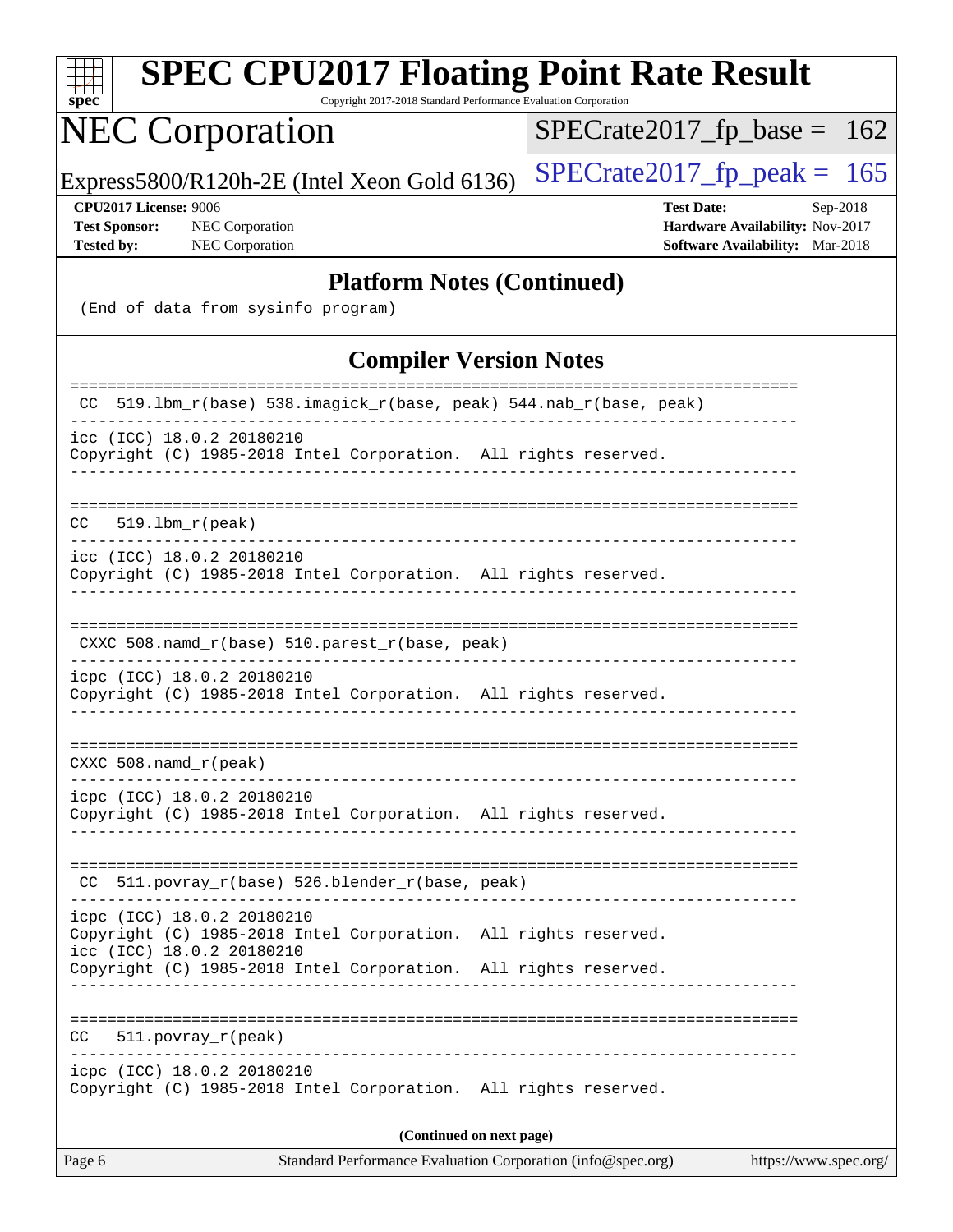| spec <sup>®</sup> |                                                      | <b>SPEC CPU2017 Floating Point Rate Result</b>                                                                                                                      | Copyright 2017-2018 Standard Performance Evaluation Corporation |  |                               |                   |                                                                           |          |
|-------------------|------------------------------------------------------|---------------------------------------------------------------------------------------------------------------------------------------------------------------------|-----------------------------------------------------------------|--|-------------------------------|-------------------|---------------------------------------------------------------------------|----------|
|                   |                                                      | <b>NEC Corporation</b>                                                                                                                                              |                                                                 |  | $SPECrate2017_fp\_base = 162$ |                   |                                                                           |          |
|                   |                                                      | Express5800/R120h-2E (Intel Xeon Gold 6136)                                                                                                                         |                                                                 |  | $SPECTate2017$ _fp_peak = 165 |                   |                                                                           |          |
| Tested by:        | <b>CPU2017 License: 9006</b><br><b>Test Sponsor:</b> | <b>NEC</b> Corporation<br>NEC Corporation                                                                                                                           |                                                                 |  |                               | <b>Test Date:</b> | Hardware Availability: Nov-2017<br><b>Software Availability:</b> Mar-2018 | Sep-2018 |
|                   |                                                      |                                                                                                                                                                     | <b>Compiler Version Notes (Continued)</b>                       |  |                               |                   |                                                                           |          |
|                   |                                                      | icc (ICC) 18.0.2 20180210<br>Copyright (C) 1985-2018 Intel Corporation. All rights reserved.                                                                        |                                                                 |  |                               |                   |                                                                           |          |
|                   |                                                      | FC 507.cactuBSSN_r(base, peak)                                                                                                                                      |                                                                 |  |                               |                   |                                                                           |          |
|                   |                                                      | icpc (ICC) 18.0.2 20180210<br>Copyright (C) 1985-2018 Intel Corporation. All rights reserved.<br>icc (ICC) 18.0.2 20180210                                          |                                                                 |  |                               |                   |                                                                           |          |
|                   |                                                      | Copyright (C) 1985-2018 Intel Corporation. All rights reserved.<br>ifort (IFORT) 18.0.2 20180210<br>Copyright (C) 1985-2018 Intel Corporation. All rights reserved. |                                                                 |  |                               |                   |                                                                           |          |
| FC.               |                                                      | 503.bwaves_r(base, peak) 549.fotonik3d_r(base, peak) 554.roms_r(base)                                                                                               |                                                                 |  |                               |                   |                                                                           |          |
|                   |                                                      | ifort (IFORT) 18.0.2 20180210<br>Copyright (C) 1985-2018 Intel Corporation. All rights reserved.                                                                    |                                                                 |  |                               |                   |                                                                           |          |
| FC.               |                                                      | $554.rows_r (peak)$                                                                                                                                                 |                                                                 |  |                               |                   |                                                                           |          |
|                   |                                                      | ifort (IFORT) 18.0.2 20180210<br>Copyright (C) 1985-2018 Intel Corporation. All rights reserved.                                                                    |                                                                 |  |                               |                   |                                                                           |          |
|                   |                                                      | $CC$ 521.wrf_r(base) 527.cam4_r(base)<br>_______________________________                                                                                            |                                                                 |  |                               |                   |                                                                           |          |
|                   |                                                      | ifort (IFORT) 18.0.2 20180210<br>Copyright (C) 1985-2018 Intel Corporation. All rights reserved.<br>icc (ICC) 18.0.2 20180210                                       |                                                                 |  |                               |                   |                                                                           |          |
|                   |                                                      | Copyright (C) 1985-2018 Intel Corporation. All rights reserved.                                                                                                     |                                                                 |  |                               |                   |                                                                           |          |
|                   |                                                      | $CC = 521.wrf_r(peak) 527.cam4_r(peak)$                                                                                                                             |                                                                 |  |                               |                   |                                                                           |          |
|                   |                                                      | ifort (IFORT) 18.0.2 20180210<br>Copyright (C) 1985-2018 Intel Corporation. All rights reserved.<br>icc (ICC) 18.0.2 20180210                                       |                                                                 |  |                               |                   |                                                                           |          |
|                   |                                                      | Copyright (C) 1985-2018 Intel Corporation. All rights reserved.                                                                                                     |                                                                 |  |                               |                   |                                                                           |          |
|                   |                                                      |                                                                                                                                                                     |                                                                 |  |                               |                   |                                                                           |          |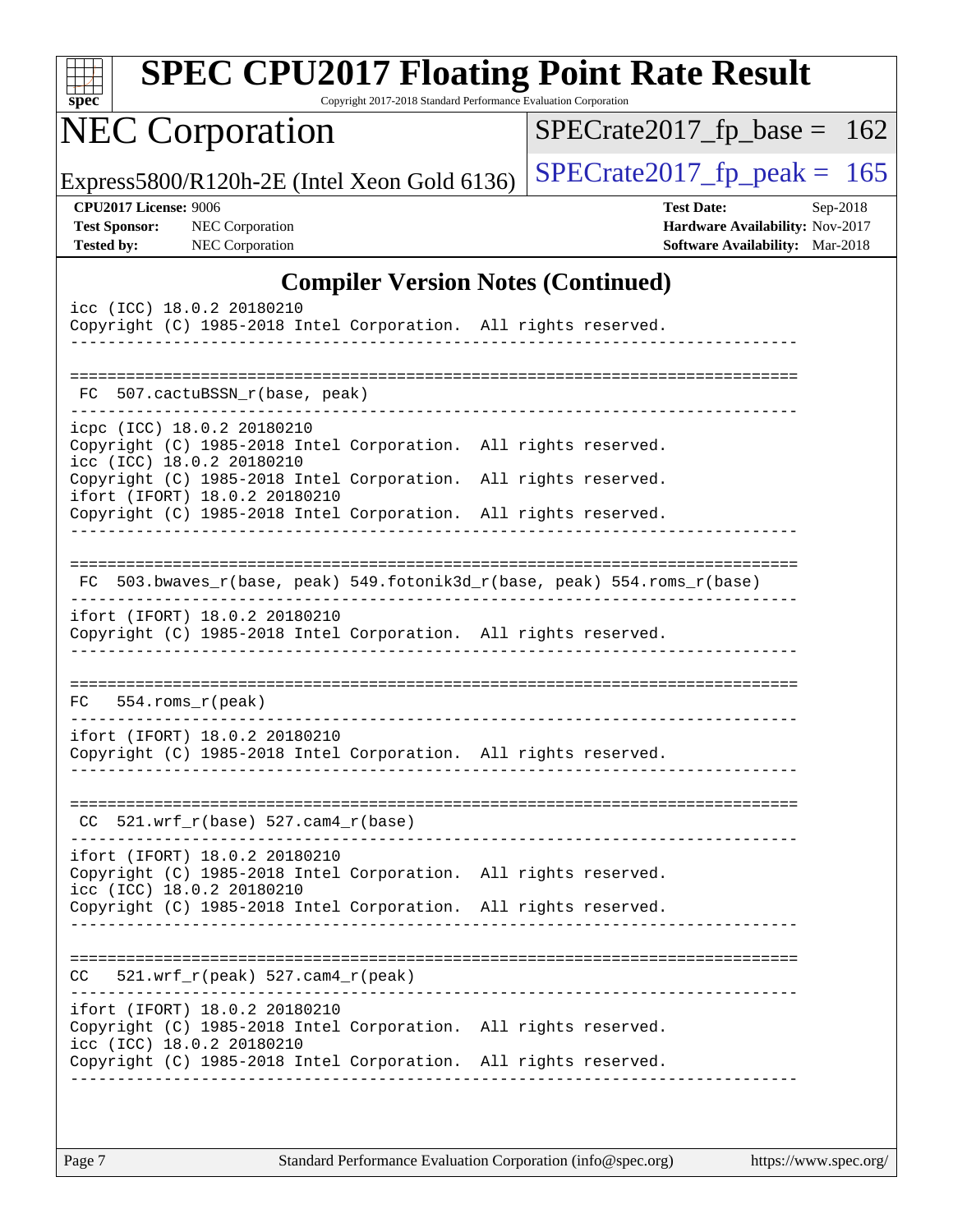| spec |  |  |  |  |  |  |
|------|--|--|--|--|--|--|

Copyright 2017-2018 Standard Performance Evaluation Corporation

# NEC Corporation

 $SPECTate2017_fp\_base = 162$ 

Express5800/R120h-2E (Intel Xeon Gold 6136)  $\left|$  [SPECrate2017\\_fp\\_peak =](http://www.spec.org/auto/cpu2017/Docs/result-fields.html#SPECrate2017fppeak) 165

**[Test Sponsor:](http://www.spec.org/auto/cpu2017/Docs/result-fields.html#TestSponsor)** NEC Corporation **[Hardware Availability:](http://www.spec.org/auto/cpu2017/Docs/result-fields.html#HardwareAvailability)** Nov-2017

**[CPU2017 License:](http://www.spec.org/auto/cpu2017/Docs/result-fields.html#CPU2017License)** 9006 **[Test Date:](http://www.spec.org/auto/cpu2017/Docs/result-fields.html#TestDate)** Sep-2018 **[Tested by:](http://www.spec.org/auto/cpu2017/Docs/result-fields.html#Testedby)** NEC Corporation **[Software Availability:](http://www.spec.org/auto/cpu2017/Docs/result-fields.html#SoftwareAvailability)** Mar-2018

## **[Base Compiler Invocation](http://www.spec.org/auto/cpu2017/Docs/result-fields.html#BaseCompilerInvocation)**

[C benchmarks](http://www.spec.org/auto/cpu2017/Docs/result-fields.html#Cbenchmarks): [icc -m64 -std=c11](http://www.spec.org/cpu2017/results/res2018q4/cpu2017-20180917-08874.flags.html#user_CCbase_intel_icc_64bit_c11_33ee0cdaae7deeeab2a9725423ba97205ce30f63b9926c2519791662299b76a0318f32ddfffdc46587804de3178b4f9328c46fa7c2b0cd779d7a61945c91cd35)

[C++ benchmarks:](http://www.spec.org/auto/cpu2017/Docs/result-fields.html#CXXbenchmarks) [icpc -m64](http://www.spec.org/cpu2017/results/res2018q4/cpu2017-20180917-08874.flags.html#user_CXXbase_intel_icpc_64bit_4ecb2543ae3f1412ef961e0650ca070fec7b7afdcd6ed48761b84423119d1bf6bdf5cad15b44d48e7256388bc77273b966e5eb805aefd121eb22e9299b2ec9d9)

[Fortran benchmarks:](http://www.spec.org/auto/cpu2017/Docs/result-fields.html#Fortranbenchmarks) [ifort -m64](http://www.spec.org/cpu2017/results/res2018q4/cpu2017-20180917-08874.flags.html#user_FCbase_intel_ifort_64bit_24f2bb282fbaeffd6157abe4f878425411749daecae9a33200eee2bee2fe76f3b89351d69a8130dd5949958ce389cf37ff59a95e7a40d588e8d3a57e0c3fd751)

[Benchmarks using both Fortran and C](http://www.spec.org/auto/cpu2017/Docs/result-fields.html#BenchmarksusingbothFortranandC): [ifort -m64](http://www.spec.org/cpu2017/results/res2018q4/cpu2017-20180917-08874.flags.html#user_CC_FCbase_intel_ifort_64bit_24f2bb282fbaeffd6157abe4f878425411749daecae9a33200eee2bee2fe76f3b89351d69a8130dd5949958ce389cf37ff59a95e7a40d588e8d3a57e0c3fd751) [icc -m64 -std=c11](http://www.spec.org/cpu2017/results/res2018q4/cpu2017-20180917-08874.flags.html#user_CC_FCbase_intel_icc_64bit_c11_33ee0cdaae7deeeab2a9725423ba97205ce30f63b9926c2519791662299b76a0318f32ddfffdc46587804de3178b4f9328c46fa7c2b0cd779d7a61945c91cd35)

[Benchmarks using both C and C++:](http://www.spec.org/auto/cpu2017/Docs/result-fields.html#BenchmarksusingbothCandCXX) [icpc -m64](http://www.spec.org/cpu2017/results/res2018q4/cpu2017-20180917-08874.flags.html#user_CC_CXXbase_intel_icpc_64bit_4ecb2543ae3f1412ef961e0650ca070fec7b7afdcd6ed48761b84423119d1bf6bdf5cad15b44d48e7256388bc77273b966e5eb805aefd121eb22e9299b2ec9d9) [icc -m64 -std=c11](http://www.spec.org/cpu2017/results/res2018q4/cpu2017-20180917-08874.flags.html#user_CC_CXXbase_intel_icc_64bit_c11_33ee0cdaae7deeeab2a9725423ba97205ce30f63b9926c2519791662299b76a0318f32ddfffdc46587804de3178b4f9328c46fa7c2b0cd779d7a61945c91cd35)

[Benchmarks using Fortran, C, and C++](http://www.spec.org/auto/cpu2017/Docs/result-fields.html#BenchmarksusingFortranCandCXX): [icpc -m64](http://www.spec.org/cpu2017/results/res2018q4/cpu2017-20180917-08874.flags.html#user_CC_CXX_FCbase_intel_icpc_64bit_4ecb2543ae3f1412ef961e0650ca070fec7b7afdcd6ed48761b84423119d1bf6bdf5cad15b44d48e7256388bc77273b966e5eb805aefd121eb22e9299b2ec9d9) [icc -m64 -std=c11](http://www.spec.org/cpu2017/results/res2018q4/cpu2017-20180917-08874.flags.html#user_CC_CXX_FCbase_intel_icc_64bit_c11_33ee0cdaae7deeeab2a9725423ba97205ce30f63b9926c2519791662299b76a0318f32ddfffdc46587804de3178b4f9328c46fa7c2b0cd779d7a61945c91cd35) [ifort -m64](http://www.spec.org/cpu2017/results/res2018q4/cpu2017-20180917-08874.flags.html#user_CC_CXX_FCbase_intel_ifort_64bit_24f2bb282fbaeffd6157abe4f878425411749daecae9a33200eee2bee2fe76f3b89351d69a8130dd5949958ce389cf37ff59a95e7a40d588e8d3a57e0c3fd751)

### **[Base Portability Flags](http://www.spec.org/auto/cpu2017/Docs/result-fields.html#BasePortabilityFlags)**

 503.bwaves\_r: [-DSPEC\\_LP64](http://www.spec.org/cpu2017/results/res2018q4/cpu2017-20180917-08874.flags.html#suite_basePORTABILITY503_bwaves_r_DSPEC_LP64) 507.cactuBSSN\_r: [-DSPEC\\_LP64](http://www.spec.org/cpu2017/results/res2018q4/cpu2017-20180917-08874.flags.html#suite_basePORTABILITY507_cactuBSSN_r_DSPEC_LP64) 508.namd\_r: [-DSPEC\\_LP64](http://www.spec.org/cpu2017/results/res2018q4/cpu2017-20180917-08874.flags.html#suite_basePORTABILITY508_namd_r_DSPEC_LP64) 510.parest\_r: [-DSPEC\\_LP64](http://www.spec.org/cpu2017/results/res2018q4/cpu2017-20180917-08874.flags.html#suite_basePORTABILITY510_parest_r_DSPEC_LP64) 511.povray\_r: [-DSPEC\\_LP64](http://www.spec.org/cpu2017/results/res2018q4/cpu2017-20180917-08874.flags.html#suite_basePORTABILITY511_povray_r_DSPEC_LP64) 519.lbm\_r: [-DSPEC\\_LP64](http://www.spec.org/cpu2017/results/res2018q4/cpu2017-20180917-08874.flags.html#suite_basePORTABILITY519_lbm_r_DSPEC_LP64) 521.wrf\_r: [-DSPEC\\_LP64](http://www.spec.org/cpu2017/results/res2018q4/cpu2017-20180917-08874.flags.html#suite_basePORTABILITY521_wrf_r_DSPEC_LP64) [-DSPEC\\_CASE\\_FLAG](http://www.spec.org/cpu2017/results/res2018q4/cpu2017-20180917-08874.flags.html#b521.wrf_r_baseCPORTABILITY_DSPEC_CASE_FLAG) [-convert big\\_endian](http://www.spec.org/cpu2017/results/res2018q4/cpu2017-20180917-08874.flags.html#user_baseFPORTABILITY521_wrf_r_convert_big_endian_c3194028bc08c63ac5d04de18c48ce6d347e4e562e8892b8bdbdc0214820426deb8554edfa529a3fb25a586e65a3d812c835984020483e7e73212c4d31a38223) 526.blender\_r: [-DSPEC\\_LP64](http://www.spec.org/cpu2017/results/res2018q4/cpu2017-20180917-08874.flags.html#suite_basePORTABILITY526_blender_r_DSPEC_LP64) [-DSPEC\\_LINUX](http://www.spec.org/cpu2017/results/res2018q4/cpu2017-20180917-08874.flags.html#b526.blender_r_baseCPORTABILITY_DSPEC_LINUX) [-funsigned-char](http://www.spec.org/cpu2017/results/res2018q4/cpu2017-20180917-08874.flags.html#user_baseCPORTABILITY526_blender_r_force_uchar_40c60f00ab013830e2dd6774aeded3ff59883ba5a1fc5fc14077f794d777847726e2a5858cbc7672e36e1b067e7e5c1d9a74f7176df07886a243d7cc18edfe67) 527.cam4\_r: [-DSPEC\\_LP64](http://www.spec.org/cpu2017/results/res2018q4/cpu2017-20180917-08874.flags.html#suite_basePORTABILITY527_cam4_r_DSPEC_LP64) [-DSPEC\\_CASE\\_FLAG](http://www.spec.org/cpu2017/results/res2018q4/cpu2017-20180917-08874.flags.html#b527.cam4_r_baseCPORTABILITY_DSPEC_CASE_FLAG) 538.imagick\_r: [-DSPEC\\_LP64](http://www.spec.org/cpu2017/results/res2018q4/cpu2017-20180917-08874.flags.html#suite_basePORTABILITY538_imagick_r_DSPEC_LP64) 544.nab\_r: [-DSPEC\\_LP64](http://www.spec.org/cpu2017/results/res2018q4/cpu2017-20180917-08874.flags.html#suite_basePORTABILITY544_nab_r_DSPEC_LP64) 549.fotonik3d\_r: [-DSPEC\\_LP64](http://www.spec.org/cpu2017/results/res2018q4/cpu2017-20180917-08874.flags.html#suite_basePORTABILITY549_fotonik3d_r_DSPEC_LP64) 554.roms\_r: [-DSPEC\\_LP64](http://www.spec.org/cpu2017/results/res2018q4/cpu2017-20180917-08874.flags.html#suite_basePORTABILITY554_roms_r_DSPEC_LP64)

## **[Base Optimization Flags](http://www.spec.org/auto/cpu2017/Docs/result-fields.html#BaseOptimizationFlags)**

[C benchmarks](http://www.spec.org/auto/cpu2017/Docs/result-fields.html#Cbenchmarks):

[-xCORE-AVX2](http://www.spec.org/cpu2017/results/res2018q4/cpu2017-20180917-08874.flags.html#user_CCbase_f-xCORE-AVX2) [-ipo](http://www.spec.org/cpu2017/results/res2018q4/cpu2017-20180917-08874.flags.html#user_CCbase_f-ipo) [-O3](http://www.spec.org/cpu2017/results/res2018q4/cpu2017-20180917-08874.flags.html#user_CCbase_f-O3) [-no-prec-div](http://www.spec.org/cpu2017/results/res2018q4/cpu2017-20180917-08874.flags.html#user_CCbase_f-no-prec-div) [-qopt-prefetch](http://www.spec.org/cpu2017/results/res2018q4/cpu2017-20180917-08874.flags.html#user_CCbase_f-qopt-prefetch) [-ffinite-math-only](http://www.spec.org/cpu2017/results/res2018q4/cpu2017-20180917-08874.flags.html#user_CCbase_f_finite_math_only_cb91587bd2077682c4b38af759c288ed7c732db004271a9512da14a4f8007909a5f1427ecbf1a0fb78ff2a814402c6114ac565ca162485bbcae155b5e4258871) [-qopt-mem-layout-trans=3](http://www.spec.org/cpu2017/results/res2018q4/cpu2017-20180917-08874.flags.html#user_CCbase_f-qopt-mem-layout-trans_de80db37974c74b1f0e20d883f0b675c88c3b01e9d123adea9b28688d64333345fb62bc4a798493513fdb68f60282f9a726aa07f478b2f7113531aecce732043)

[C++ benchmarks:](http://www.spec.org/auto/cpu2017/Docs/result-fields.html#CXXbenchmarks) [-xCORE-AVX2](http://www.spec.org/cpu2017/results/res2018q4/cpu2017-20180917-08874.flags.html#user_CXXbase_f-xCORE-AVX2) [-ipo](http://www.spec.org/cpu2017/results/res2018q4/cpu2017-20180917-08874.flags.html#user_CXXbase_f-ipo) [-O3](http://www.spec.org/cpu2017/results/res2018q4/cpu2017-20180917-08874.flags.html#user_CXXbase_f-O3) [-no-prec-div](http://www.spec.org/cpu2017/results/res2018q4/cpu2017-20180917-08874.flags.html#user_CXXbase_f-no-prec-div) [-qopt-prefetch](http://www.spec.org/cpu2017/results/res2018q4/cpu2017-20180917-08874.flags.html#user_CXXbase_f-qopt-prefetch) [-ffinite-math-only](http://www.spec.org/cpu2017/results/res2018q4/cpu2017-20180917-08874.flags.html#user_CXXbase_f_finite_math_only_cb91587bd2077682c4b38af759c288ed7c732db004271a9512da14a4f8007909a5f1427ecbf1a0fb78ff2a814402c6114ac565ca162485bbcae155b5e4258871)

**(Continued on next page)**

| age 8 |  |  |  |
|-------|--|--|--|
|-------|--|--|--|

Page 8 Standard Performance Evaluation Corporation [\(info@spec.org\)](mailto:info@spec.org) <https://www.spec.org/>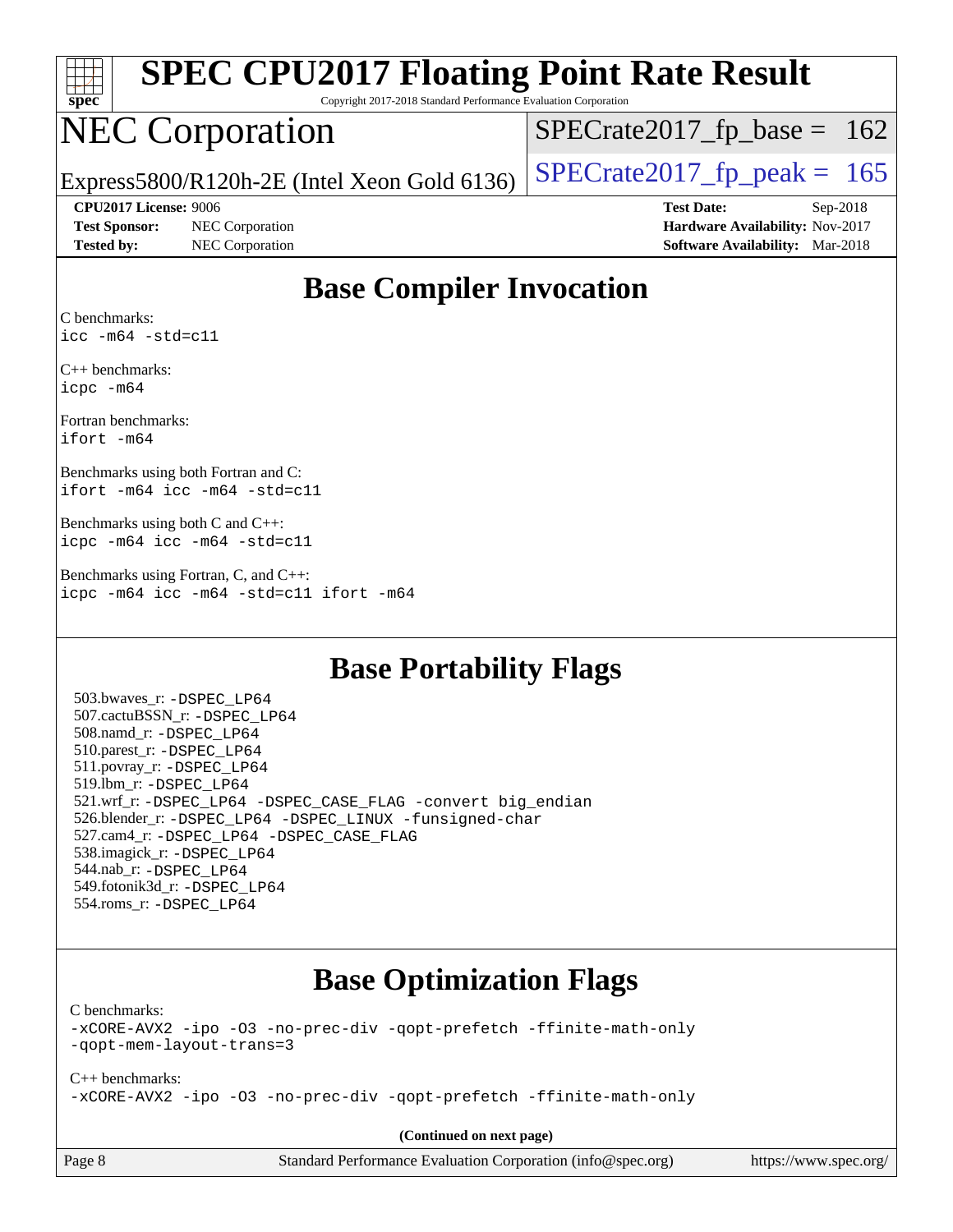

Copyright 2017-2018 Standard Performance Evaluation Corporation

# NEC Corporation

 $SPECrate2017_fp\_base = 162$ 

Express5800/R120h-2E (Intel Xeon Gold 6136)  $\left|$  [SPECrate2017\\_fp\\_peak =](http://www.spec.org/auto/cpu2017/Docs/result-fields.html#SPECrate2017fppeak) 165

**[Test Sponsor:](http://www.spec.org/auto/cpu2017/Docs/result-fields.html#TestSponsor)** NEC Corporation **[Hardware Availability:](http://www.spec.org/auto/cpu2017/Docs/result-fields.html#HardwareAvailability)** Nov-2017 **[Tested by:](http://www.spec.org/auto/cpu2017/Docs/result-fields.html#Testedby)** NEC Corporation **[Software Availability:](http://www.spec.org/auto/cpu2017/Docs/result-fields.html#SoftwareAvailability)** Mar-2018

**[CPU2017 License:](http://www.spec.org/auto/cpu2017/Docs/result-fields.html#CPU2017License)** 9006 **[Test Date:](http://www.spec.org/auto/cpu2017/Docs/result-fields.html#TestDate)** Sep-2018

# **[Base Optimization Flags \(Continued\)](http://www.spec.org/auto/cpu2017/Docs/result-fields.html#BaseOptimizationFlags)**

[C++ benchmarks](http://www.spec.org/auto/cpu2017/Docs/result-fields.html#CXXbenchmarks) (continued): [-qopt-mem-layout-trans=3](http://www.spec.org/cpu2017/results/res2018q4/cpu2017-20180917-08874.flags.html#user_CXXbase_f-qopt-mem-layout-trans_de80db37974c74b1f0e20d883f0b675c88c3b01e9d123adea9b28688d64333345fb62bc4a798493513fdb68f60282f9a726aa07f478b2f7113531aecce732043)

[Fortran benchmarks](http://www.spec.org/auto/cpu2017/Docs/result-fields.html#Fortranbenchmarks):

[-xCORE-AVX2](http://www.spec.org/cpu2017/results/res2018q4/cpu2017-20180917-08874.flags.html#user_FCbase_f-xCORE-AVX2) [-ipo](http://www.spec.org/cpu2017/results/res2018q4/cpu2017-20180917-08874.flags.html#user_FCbase_f-ipo) [-O3](http://www.spec.org/cpu2017/results/res2018q4/cpu2017-20180917-08874.flags.html#user_FCbase_f-O3) [-no-prec-div](http://www.spec.org/cpu2017/results/res2018q4/cpu2017-20180917-08874.flags.html#user_FCbase_f-no-prec-div) [-qopt-prefetch](http://www.spec.org/cpu2017/results/res2018q4/cpu2017-20180917-08874.flags.html#user_FCbase_f-qopt-prefetch) [-ffinite-math-only](http://www.spec.org/cpu2017/results/res2018q4/cpu2017-20180917-08874.flags.html#user_FCbase_f_finite_math_only_cb91587bd2077682c4b38af759c288ed7c732db004271a9512da14a4f8007909a5f1427ecbf1a0fb78ff2a814402c6114ac565ca162485bbcae155b5e4258871) [-qopt-mem-layout-trans=3](http://www.spec.org/cpu2017/results/res2018q4/cpu2017-20180917-08874.flags.html#user_FCbase_f-qopt-mem-layout-trans_de80db37974c74b1f0e20d883f0b675c88c3b01e9d123adea9b28688d64333345fb62bc4a798493513fdb68f60282f9a726aa07f478b2f7113531aecce732043) [-auto](http://www.spec.org/cpu2017/results/res2018q4/cpu2017-20180917-08874.flags.html#user_FCbase_f-auto) [-nostandard-realloc-lhs](http://www.spec.org/cpu2017/results/res2018q4/cpu2017-20180917-08874.flags.html#user_FCbase_f_2003_std_realloc_82b4557e90729c0f113870c07e44d33d6f5a304b4f63d4c15d2d0f1fab99f5daaed73bdb9275d9ae411527f28b936061aa8b9c8f2d63842963b95c9dd6426b8a)

[Benchmarks using both Fortran and C](http://www.spec.org/auto/cpu2017/Docs/result-fields.html#BenchmarksusingbothFortranandC):

[-xCORE-AVX2](http://www.spec.org/cpu2017/results/res2018q4/cpu2017-20180917-08874.flags.html#user_CC_FCbase_f-xCORE-AVX2) [-ipo](http://www.spec.org/cpu2017/results/res2018q4/cpu2017-20180917-08874.flags.html#user_CC_FCbase_f-ipo) [-O3](http://www.spec.org/cpu2017/results/res2018q4/cpu2017-20180917-08874.flags.html#user_CC_FCbase_f-O3) [-no-prec-div](http://www.spec.org/cpu2017/results/res2018q4/cpu2017-20180917-08874.flags.html#user_CC_FCbase_f-no-prec-div) [-qopt-prefetch](http://www.spec.org/cpu2017/results/res2018q4/cpu2017-20180917-08874.flags.html#user_CC_FCbase_f-qopt-prefetch) [-ffinite-math-only](http://www.spec.org/cpu2017/results/res2018q4/cpu2017-20180917-08874.flags.html#user_CC_FCbase_f_finite_math_only_cb91587bd2077682c4b38af759c288ed7c732db004271a9512da14a4f8007909a5f1427ecbf1a0fb78ff2a814402c6114ac565ca162485bbcae155b5e4258871) [-qopt-mem-layout-trans=3](http://www.spec.org/cpu2017/results/res2018q4/cpu2017-20180917-08874.flags.html#user_CC_FCbase_f-qopt-mem-layout-trans_de80db37974c74b1f0e20d883f0b675c88c3b01e9d123adea9b28688d64333345fb62bc4a798493513fdb68f60282f9a726aa07f478b2f7113531aecce732043) [-auto](http://www.spec.org/cpu2017/results/res2018q4/cpu2017-20180917-08874.flags.html#user_CC_FCbase_f-auto) [-nostandard-realloc-lhs](http://www.spec.org/cpu2017/results/res2018q4/cpu2017-20180917-08874.flags.html#user_CC_FCbase_f_2003_std_realloc_82b4557e90729c0f113870c07e44d33d6f5a304b4f63d4c15d2d0f1fab99f5daaed73bdb9275d9ae411527f28b936061aa8b9c8f2d63842963b95c9dd6426b8a)

### [Benchmarks using both C and C++](http://www.spec.org/auto/cpu2017/Docs/result-fields.html#BenchmarksusingbothCandCXX):

[-xCORE-AVX2](http://www.spec.org/cpu2017/results/res2018q4/cpu2017-20180917-08874.flags.html#user_CC_CXXbase_f-xCORE-AVX2) [-ipo](http://www.spec.org/cpu2017/results/res2018q4/cpu2017-20180917-08874.flags.html#user_CC_CXXbase_f-ipo) [-O3](http://www.spec.org/cpu2017/results/res2018q4/cpu2017-20180917-08874.flags.html#user_CC_CXXbase_f-O3) [-no-prec-div](http://www.spec.org/cpu2017/results/res2018q4/cpu2017-20180917-08874.flags.html#user_CC_CXXbase_f-no-prec-div) [-qopt-prefetch](http://www.spec.org/cpu2017/results/res2018q4/cpu2017-20180917-08874.flags.html#user_CC_CXXbase_f-qopt-prefetch) [-ffinite-math-only](http://www.spec.org/cpu2017/results/res2018q4/cpu2017-20180917-08874.flags.html#user_CC_CXXbase_f_finite_math_only_cb91587bd2077682c4b38af759c288ed7c732db004271a9512da14a4f8007909a5f1427ecbf1a0fb78ff2a814402c6114ac565ca162485bbcae155b5e4258871) [-qopt-mem-layout-trans=3](http://www.spec.org/cpu2017/results/res2018q4/cpu2017-20180917-08874.flags.html#user_CC_CXXbase_f-qopt-mem-layout-trans_de80db37974c74b1f0e20d883f0b675c88c3b01e9d123adea9b28688d64333345fb62bc4a798493513fdb68f60282f9a726aa07f478b2f7113531aecce732043)

[Benchmarks using Fortran, C, and C++:](http://www.spec.org/auto/cpu2017/Docs/result-fields.html#BenchmarksusingFortranCandCXX)

[-xCORE-AVX2](http://www.spec.org/cpu2017/results/res2018q4/cpu2017-20180917-08874.flags.html#user_CC_CXX_FCbase_f-xCORE-AVX2) [-ipo](http://www.spec.org/cpu2017/results/res2018q4/cpu2017-20180917-08874.flags.html#user_CC_CXX_FCbase_f-ipo) [-O3](http://www.spec.org/cpu2017/results/res2018q4/cpu2017-20180917-08874.flags.html#user_CC_CXX_FCbase_f-O3) [-no-prec-div](http://www.spec.org/cpu2017/results/res2018q4/cpu2017-20180917-08874.flags.html#user_CC_CXX_FCbase_f-no-prec-div) [-qopt-prefetch](http://www.spec.org/cpu2017/results/res2018q4/cpu2017-20180917-08874.flags.html#user_CC_CXX_FCbase_f-qopt-prefetch) [-ffinite-math-only](http://www.spec.org/cpu2017/results/res2018q4/cpu2017-20180917-08874.flags.html#user_CC_CXX_FCbase_f_finite_math_only_cb91587bd2077682c4b38af759c288ed7c732db004271a9512da14a4f8007909a5f1427ecbf1a0fb78ff2a814402c6114ac565ca162485bbcae155b5e4258871) [-qopt-mem-layout-trans=3](http://www.spec.org/cpu2017/results/res2018q4/cpu2017-20180917-08874.flags.html#user_CC_CXX_FCbase_f-qopt-mem-layout-trans_de80db37974c74b1f0e20d883f0b675c88c3b01e9d123adea9b28688d64333345fb62bc4a798493513fdb68f60282f9a726aa07f478b2f7113531aecce732043) [-auto](http://www.spec.org/cpu2017/results/res2018q4/cpu2017-20180917-08874.flags.html#user_CC_CXX_FCbase_f-auto) [-nostandard-realloc-lhs](http://www.spec.org/cpu2017/results/res2018q4/cpu2017-20180917-08874.flags.html#user_CC_CXX_FCbase_f_2003_std_realloc_82b4557e90729c0f113870c07e44d33d6f5a304b4f63d4c15d2d0f1fab99f5daaed73bdb9275d9ae411527f28b936061aa8b9c8f2d63842963b95c9dd6426b8a)

## **[Peak Compiler Invocation](http://www.spec.org/auto/cpu2017/Docs/result-fields.html#PeakCompilerInvocation)**

[C benchmarks](http://www.spec.org/auto/cpu2017/Docs/result-fields.html#Cbenchmarks): [icc -m64 -std=c11](http://www.spec.org/cpu2017/results/res2018q4/cpu2017-20180917-08874.flags.html#user_CCpeak_intel_icc_64bit_c11_33ee0cdaae7deeeab2a9725423ba97205ce30f63b9926c2519791662299b76a0318f32ddfffdc46587804de3178b4f9328c46fa7c2b0cd779d7a61945c91cd35)

[C++ benchmarks:](http://www.spec.org/auto/cpu2017/Docs/result-fields.html#CXXbenchmarks) [icpc -m64](http://www.spec.org/cpu2017/results/res2018q4/cpu2017-20180917-08874.flags.html#user_CXXpeak_intel_icpc_64bit_4ecb2543ae3f1412ef961e0650ca070fec7b7afdcd6ed48761b84423119d1bf6bdf5cad15b44d48e7256388bc77273b966e5eb805aefd121eb22e9299b2ec9d9)

[Fortran benchmarks](http://www.spec.org/auto/cpu2017/Docs/result-fields.html#Fortranbenchmarks): [ifort -m64](http://www.spec.org/cpu2017/results/res2018q4/cpu2017-20180917-08874.flags.html#user_FCpeak_intel_ifort_64bit_24f2bb282fbaeffd6157abe4f878425411749daecae9a33200eee2bee2fe76f3b89351d69a8130dd5949958ce389cf37ff59a95e7a40d588e8d3a57e0c3fd751)

[Benchmarks using both Fortran and C](http://www.spec.org/auto/cpu2017/Docs/result-fields.html#BenchmarksusingbothFortranandC): [ifort -m64](http://www.spec.org/cpu2017/results/res2018q4/cpu2017-20180917-08874.flags.html#user_CC_FCpeak_intel_ifort_64bit_24f2bb282fbaeffd6157abe4f878425411749daecae9a33200eee2bee2fe76f3b89351d69a8130dd5949958ce389cf37ff59a95e7a40d588e8d3a57e0c3fd751) [icc -m64 -std=c11](http://www.spec.org/cpu2017/results/res2018q4/cpu2017-20180917-08874.flags.html#user_CC_FCpeak_intel_icc_64bit_c11_33ee0cdaae7deeeab2a9725423ba97205ce30f63b9926c2519791662299b76a0318f32ddfffdc46587804de3178b4f9328c46fa7c2b0cd779d7a61945c91cd35)

[Benchmarks using both C and C++](http://www.spec.org/auto/cpu2017/Docs/result-fields.html#BenchmarksusingbothCandCXX): [icpc -m64](http://www.spec.org/cpu2017/results/res2018q4/cpu2017-20180917-08874.flags.html#user_CC_CXXpeak_intel_icpc_64bit_4ecb2543ae3f1412ef961e0650ca070fec7b7afdcd6ed48761b84423119d1bf6bdf5cad15b44d48e7256388bc77273b966e5eb805aefd121eb22e9299b2ec9d9) [icc -m64 -std=c11](http://www.spec.org/cpu2017/results/res2018q4/cpu2017-20180917-08874.flags.html#user_CC_CXXpeak_intel_icc_64bit_c11_33ee0cdaae7deeeab2a9725423ba97205ce30f63b9926c2519791662299b76a0318f32ddfffdc46587804de3178b4f9328c46fa7c2b0cd779d7a61945c91cd35)

[Benchmarks using Fortran, C, and C++:](http://www.spec.org/auto/cpu2017/Docs/result-fields.html#BenchmarksusingFortranCandCXX) [icpc -m64](http://www.spec.org/cpu2017/results/res2018q4/cpu2017-20180917-08874.flags.html#user_CC_CXX_FCpeak_intel_icpc_64bit_4ecb2543ae3f1412ef961e0650ca070fec7b7afdcd6ed48761b84423119d1bf6bdf5cad15b44d48e7256388bc77273b966e5eb805aefd121eb22e9299b2ec9d9) [icc -m64 -std=c11](http://www.spec.org/cpu2017/results/res2018q4/cpu2017-20180917-08874.flags.html#user_CC_CXX_FCpeak_intel_icc_64bit_c11_33ee0cdaae7deeeab2a9725423ba97205ce30f63b9926c2519791662299b76a0318f32ddfffdc46587804de3178b4f9328c46fa7c2b0cd779d7a61945c91cd35) [ifort -m64](http://www.spec.org/cpu2017/results/res2018q4/cpu2017-20180917-08874.flags.html#user_CC_CXX_FCpeak_intel_ifort_64bit_24f2bb282fbaeffd6157abe4f878425411749daecae9a33200eee2bee2fe76f3b89351d69a8130dd5949958ce389cf37ff59a95e7a40d588e8d3a57e0c3fd751)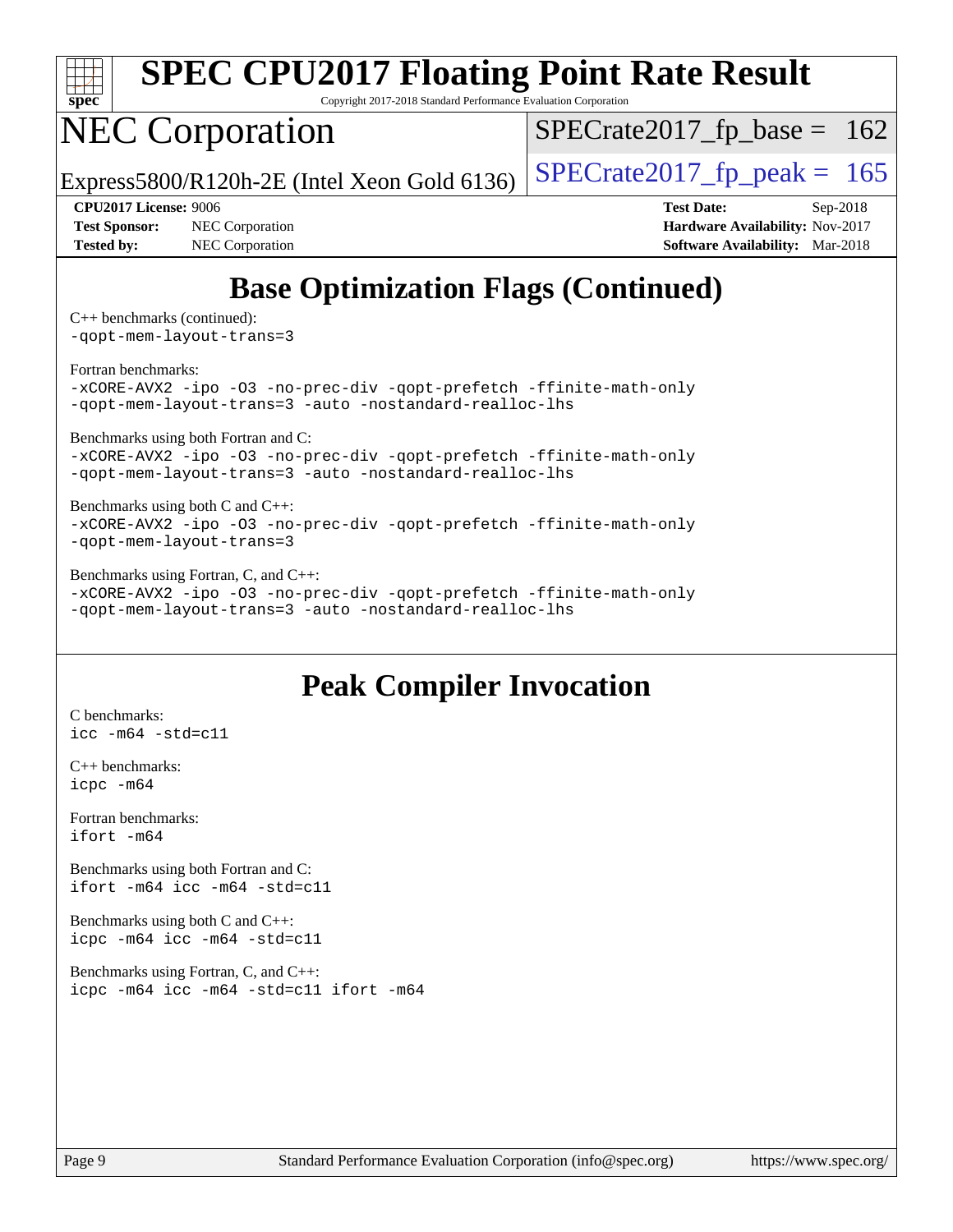

Copyright 2017-2018 Standard Performance Evaluation Corporation

# NEC Corporation

 $SPECTate2017_fp\_base = 162$ 

Express5800/R120h-2E (Intel Xeon Gold 6136)  $\left|$  [SPECrate2017\\_fp\\_peak =](http://www.spec.org/auto/cpu2017/Docs/result-fields.html#SPECrate2017fppeak) 165

**[Test Sponsor:](http://www.spec.org/auto/cpu2017/Docs/result-fields.html#TestSponsor)** NEC Corporation **[Hardware Availability:](http://www.spec.org/auto/cpu2017/Docs/result-fields.html#HardwareAvailability)** Nov-2017 **[Tested by:](http://www.spec.org/auto/cpu2017/Docs/result-fields.html#Testedby)** NEC Corporation **[Software Availability:](http://www.spec.org/auto/cpu2017/Docs/result-fields.html#SoftwareAvailability)** Mar-2018

**[CPU2017 License:](http://www.spec.org/auto/cpu2017/Docs/result-fields.html#CPU2017License)** 9006 **[Test Date:](http://www.spec.org/auto/cpu2017/Docs/result-fields.html#TestDate)** Sep-2018

## **[Peak Portability Flags](http://www.spec.org/auto/cpu2017/Docs/result-fields.html#PeakPortabilityFlags)**

Same as Base Portability Flags

## **[Peak Optimization Flags](http://www.spec.org/auto/cpu2017/Docs/result-fields.html#PeakOptimizationFlags)**

[C benchmarks](http://www.spec.org/auto/cpu2017/Docs/result-fields.html#Cbenchmarks):

 519.lbm\_r: [-prof-gen](http://www.spec.org/cpu2017/results/res2018q4/cpu2017-20180917-08874.flags.html#user_peakPASS1_CFLAGSPASS1_LDFLAGS519_lbm_r_prof_gen_5aa4926d6013ddb2a31985c654b3eb18169fc0c6952a63635c234f711e6e63dd76e94ad52365559451ec499a2cdb89e4dc58ba4c67ef54ca681ffbe1461d6b36)(pass 1) [-prof-use](http://www.spec.org/cpu2017/results/res2018q4/cpu2017-20180917-08874.flags.html#user_peakPASS2_CFLAGSPASS2_LDFLAGS519_lbm_r_prof_use_1a21ceae95f36a2b53c25747139a6c16ca95bd9def2a207b4f0849963b97e94f5260e30a0c64f4bb623698870e679ca08317ef8150905d41bd88c6f78df73f19)(pass 2) [-ipo](http://www.spec.org/cpu2017/results/res2018q4/cpu2017-20180917-08874.flags.html#user_peakPASS1_COPTIMIZEPASS2_COPTIMIZE519_lbm_r_f-ipo) [-xCORE-AVX2](http://www.spec.org/cpu2017/results/res2018q4/cpu2017-20180917-08874.flags.html#user_peakPASS2_COPTIMIZE519_lbm_r_f-xCORE-AVX2) [-O3](http://www.spec.org/cpu2017/results/res2018q4/cpu2017-20180917-08874.flags.html#user_peakPASS1_COPTIMIZEPASS2_COPTIMIZE519_lbm_r_f-O3) [-no-prec-div](http://www.spec.org/cpu2017/results/res2018q4/cpu2017-20180917-08874.flags.html#user_peakPASS1_COPTIMIZEPASS2_COPTIMIZE519_lbm_r_f-no-prec-div) [-qopt-prefetch](http://www.spec.org/cpu2017/results/res2018q4/cpu2017-20180917-08874.flags.html#user_peakPASS1_COPTIMIZEPASS2_COPTIMIZE519_lbm_r_f-qopt-prefetch) [-ffinite-math-only](http://www.spec.org/cpu2017/results/res2018q4/cpu2017-20180917-08874.flags.html#user_peakPASS1_COPTIMIZEPASS2_COPTIMIZE519_lbm_r_f_finite_math_only_cb91587bd2077682c4b38af759c288ed7c732db004271a9512da14a4f8007909a5f1427ecbf1a0fb78ff2a814402c6114ac565ca162485bbcae155b5e4258871) [-qopt-mem-layout-trans=3](http://www.spec.org/cpu2017/results/res2018q4/cpu2017-20180917-08874.flags.html#user_peakPASS1_COPTIMIZEPASS2_COPTIMIZE519_lbm_r_f-qopt-mem-layout-trans_de80db37974c74b1f0e20d883f0b675c88c3b01e9d123adea9b28688d64333345fb62bc4a798493513fdb68f60282f9a726aa07f478b2f7113531aecce732043)

 538.imagick\_r: [-xCORE-AVX2](http://www.spec.org/cpu2017/results/res2018q4/cpu2017-20180917-08874.flags.html#user_peakCOPTIMIZE538_imagick_r_f-xCORE-AVX2) [-ipo](http://www.spec.org/cpu2017/results/res2018q4/cpu2017-20180917-08874.flags.html#user_peakCOPTIMIZE538_imagick_r_f-ipo) [-O3](http://www.spec.org/cpu2017/results/res2018q4/cpu2017-20180917-08874.flags.html#user_peakCOPTIMIZE538_imagick_r_f-O3) [-no-prec-div](http://www.spec.org/cpu2017/results/res2018q4/cpu2017-20180917-08874.flags.html#user_peakCOPTIMIZE538_imagick_r_f-no-prec-div) [-qopt-prefetch](http://www.spec.org/cpu2017/results/res2018q4/cpu2017-20180917-08874.flags.html#user_peakCOPTIMIZE538_imagick_r_f-qopt-prefetch) [-ffinite-math-only](http://www.spec.org/cpu2017/results/res2018q4/cpu2017-20180917-08874.flags.html#user_peakCOPTIMIZE538_imagick_r_f_finite_math_only_cb91587bd2077682c4b38af759c288ed7c732db004271a9512da14a4f8007909a5f1427ecbf1a0fb78ff2a814402c6114ac565ca162485bbcae155b5e4258871) [-qopt-mem-layout-trans=3](http://www.spec.org/cpu2017/results/res2018q4/cpu2017-20180917-08874.flags.html#user_peakCOPTIMIZE538_imagick_r_f-qopt-mem-layout-trans_de80db37974c74b1f0e20d883f0b675c88c3b01e9d123adea9b28688d64333345fb62bc4a798493513fdb68f60282f9a726aa07f478b2f7113531aecce732043)

544.nab\_r: Same as 538.imagick\_r

[C++ benchmarks:](http://www.spec.org/auto/cpu2017/Docs/result-fields.html#CXXbenchmarks)

```
 508.namd_r: -prof-gen(pass 1) -prof-use(pass 2) -ipo -xCORE-AVX2 -O3
-no-prec-div -qopt-prefetch -ffinite-math-only
-qopt-mem-layout-trans=3
```
 510.parest\_r: [-xCORE-AVX2](http://www.spec.org/cpu2017/results/res2018q4/cpu2017-20180917-08874.flags.html#user_peakCXXOPTIMIZE510_parest_r_f-xCORE-AVX2) [-ipo](http://www.spec.org/cpu2017/results/res2018q4/cpu2017-20180917-08874.flags.html#user_peakCXXOPTIMIZE510_parest_r_f-ipo) [-O3](http://www.spec.org/cpu2017/results/res2018q4/cpu2017-20180917-08874.flags.html#user_peakCXXOPTIMIZE510_parest_r_f-O3) [-no-prec-div](http://www.spec.org/cpu2017/results/res2018q4/cpu2017-20180917-08874.flags.html#user_peakCXXOPTIMIZE510_parest_r_f-no-prec-div) [-qopt-prefetch](http://www.spec.org/cpu2017/results/res2018q4/cpu2017-20180917-08874.flags.html#user_peakCXXOPTIMIZE510_parest_r_f-qopt-prefetch) [-ffinite-math-only](http://www.spec.org/cpu2017/results/res2018q4/cpu2017-20180917-08874.flags.html#user_peakCXXOPTIMIZE510_parest_r_f_finite_math_only_cb91587bd2077682c4b38af759c288ed7c732db004271a9512da14a4f8007909a5f1427ecbf1a0fb78ff2a814402c6114ac565ca162485bbcae155b5e4258871) [-qopt-mem-layout-trans=3](http://www.spec.org/cpu2017/results/res2018q4/cpu2017-20180917-08874.flags.html#user_peakCXXOPTIMIZE510_parest_r_f-qopt-mem-layout-trans_de80db37974c74b1f0e20d883f0b675c88c3b01e9d123adea9b28688d64333345fb62bc4a798493513fdb68f60282f9a726aa07f478b2f7113531aecce732043)

[Fortran benchmarks](http://www.spec.org/auto/cpu2017/Docs/result-fields.html#Fortranbenchmarks):

```
 503.bwaves_r: -xCORE-AVX2 -ipo -O3 -no-prec-div -qopt-prefetch
-ffinite-math-only -qopt-mem-layout-trans=3 -auto
-nostandard-realloc-lhs
```
549.fotonik3d\_r: Same as 503.bwaves\_r

```
 554.roms_r: -prof-gen(pass 1) -prof-use(pass 2) -ipo -xCORE-AVX2 -O3
-no-prec-div -qopt-prefetch -ffinite-math-only
-qopt-mem-layout-trans=3 -auto -nostandard-realloc-lhs
```
[Benchmarks using both Fortran and C](http://www.spec.org/auto/cpu2017/Docs/result-fields.html#BenchmarksusingbothFortranandC):

521.wrf\_r: basepeak = yes

```
 527.cam4_r: -prof-gen(pass 1) -prof-use(pass 2) -ipo -xCORE-AVX2 -O3
-no-prec-div -qopt-prefetch -ffinite-math-only
-qopt-mem-layout-trans=3 -auto -nostandard-realloc-lhs
```
**(Continued on next page)**